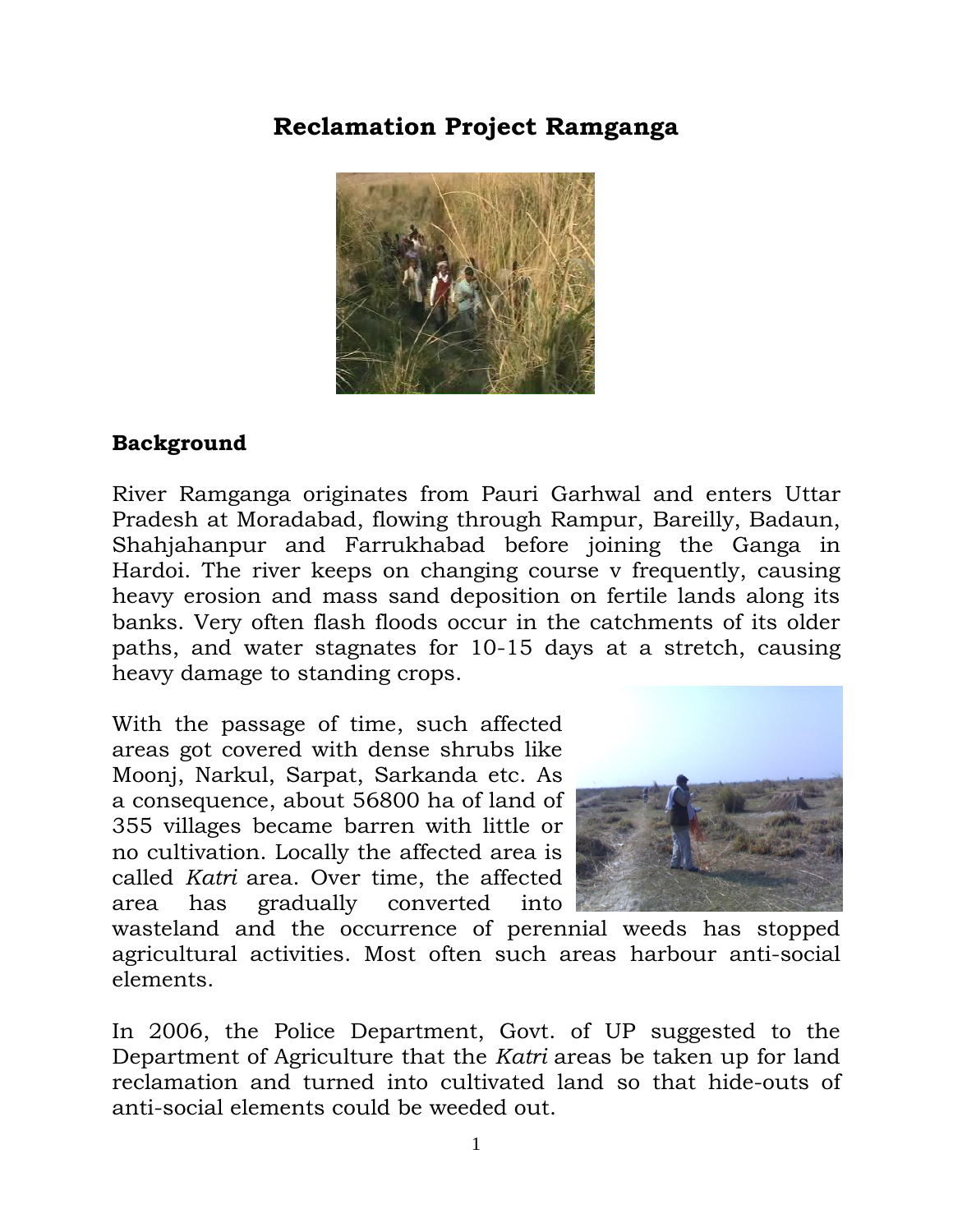This was the genesis of the project for development of *Katri* lands in the districts of Bareilly, Shahjahanpur, Badaun, Rampur, Hardoi, Farrukhabad, and Moradabad.

## **Objectives & Intervention**

The project had the following objectives**:** 

- To bring the affected area under crop cultivation
- To generate employment opportunities in the project area with flood control measures
- To improve the socio-economic condition of the farmers in the area.
- To ensure capacity building of beneficiaries through training and crop demonstrations
- To restore law and order in the affected areas.

The project was proposed to be taken up in phases and the project areas were to be selected on the basis of severity of problem in the area. Areas where scheduled caste/scheduled tribe farmers, small/marginal farmers and women farmers are in majority were to be given priority while selecting the project area.

A pilot project was implemented during 2008-09 & 2009-10 in Shahjahanpur & Bareilly in which 806 ha of land was reclaimed at a project cost of Rs 2 crores.



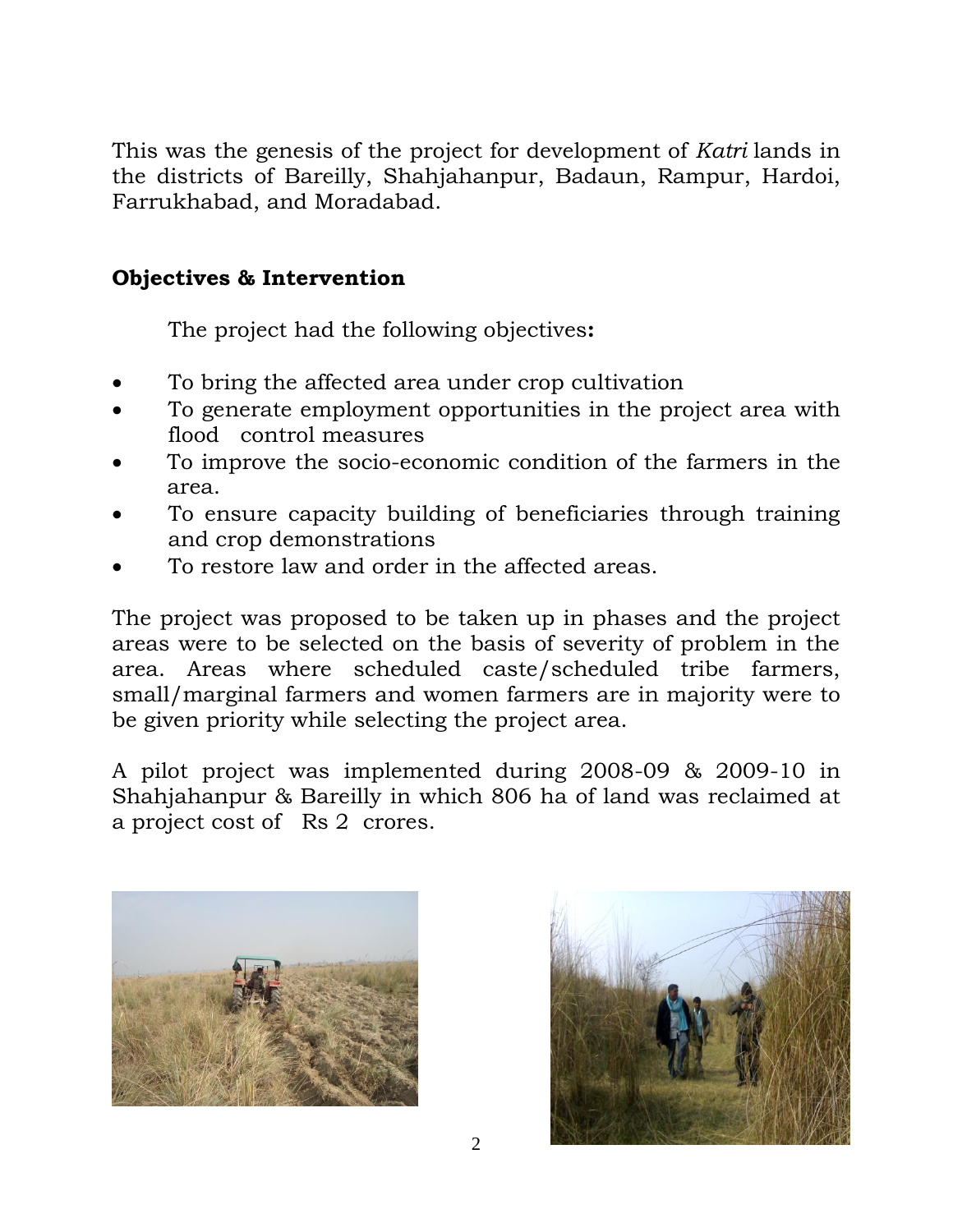

The process of land reclamation was initiated with the mechanical removal of perennial shrubs and leveling of affected land. The intervention also involved construction of contour bunds, peripheral bunds and check dams, spur or retaining walls, construction of embankment and link roads, provision of irrigation facilities and finally, demonstrations of crop, horticulture, forestry and agroforestry. Crop production activities have been started in both Kharif & Rabi seasons.

During the first year 2009-10 about 10705 hectares of such problem areas were reclaimed with a provision of Rs 23.00 crores and the reclaimed lands were brought under cultivation in coming Rabi season (2010-11).



All the farmers and labourers in the project area are beneficiaries of this scheme. Local administration in the district is responsible for getting the area surveyed and for allotment to farmers as per entries in the revenue records.

The total area reclaimed under this RKVY intervention in seven districts is 23215 ha out of an identified problem area of